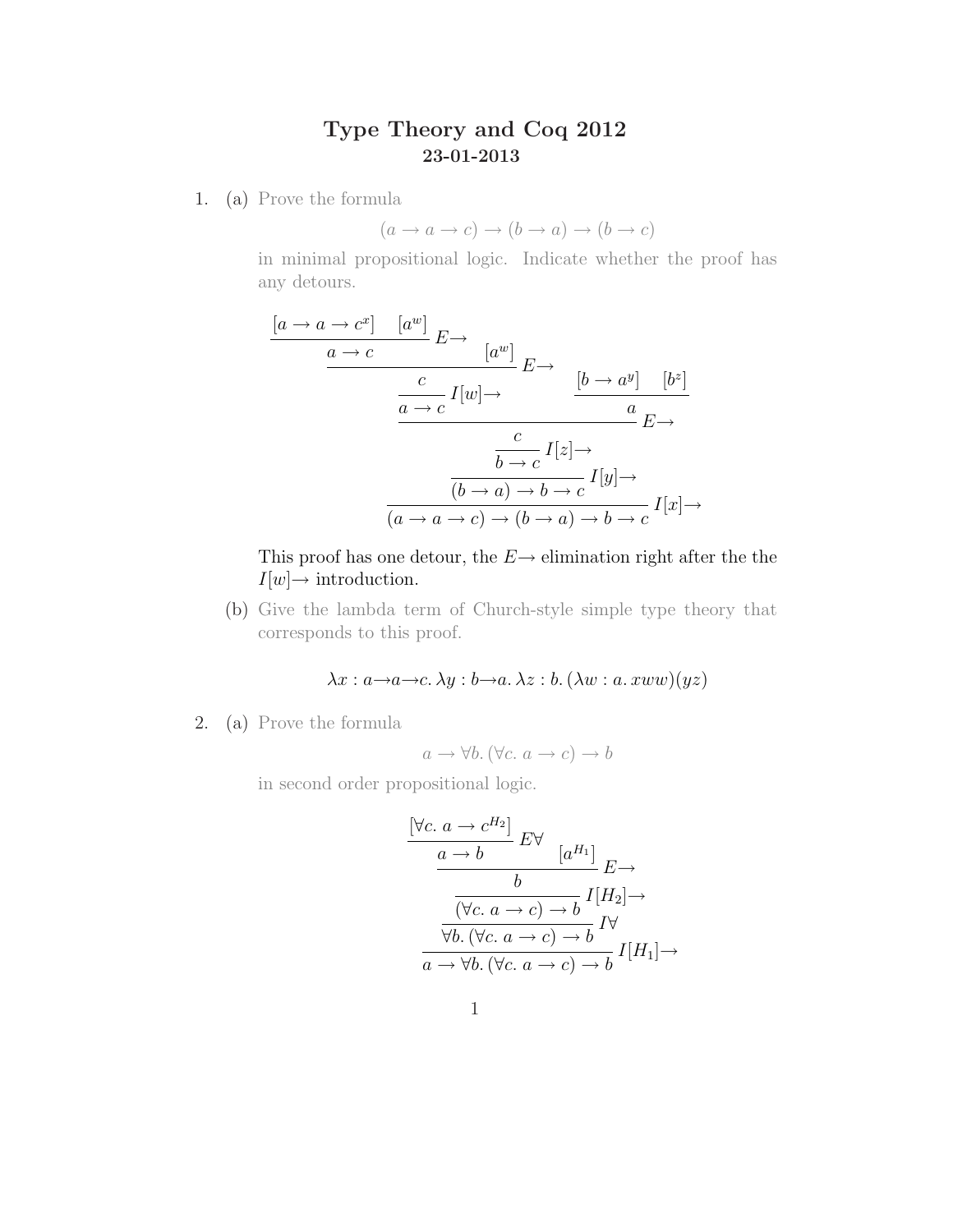(b) Give the lambda term of  $\lambda$ 2 that corresponds to this proof, and give its type.

$$
\lambda H_1: a. \lambda b: \lambda H_2: (\Pi c: \ast. a \to c). H_2 b H_1
$$
  
\n:  
\n
$$
a \to \Pi b: \ast. (\Pi c: \ast. a \to c) \to b
$$

3. The rules for the eight systems from the Barendregt cube are given by the following table:

$$
\lambda \rightarrow \mathcal{R} = \{(*, *)\}
$$
\n
$$
\lambda P \qquad \mathcal{R} = \{(*, *) , (*, \Box)\}
$$
\n
$$
\lambda 2 \qquad \mathcal{R} = \{(*, *) , (\Box, *)\}
$$
\n
$$
\lambda P2 \qquad \mathcal{R} = \{(*, *) , (\Box, \Box), (\Box, *)\}
$$
\n
$$
\lambda \underline{\omega} \qquad \mathcal{R} = \{(*, *) , (\ast, \Box), (\Box, \Box)\}
$$
\n
$$
\lambda P \underline{\omega} \qquad \mathcal{R} = \{(*, *) , (\ast, \Box), (\Box, \Box)\}
$$
\n
$$
\lambda \omega \qquad \mathcal{R} = \{(*, *) , (\Box, \Box), (\Box, *) , (\Box, \Box)\}
$$
\n
$$
\lambda C \qquad \mathcal{R} = \{(*, *) , (*, \Box), (\Box, *) , (\Box, \Box)\}
$$

in which  $(s_1, s_2)$  is an abbreviation of  $(s_1, s_2, s_2)$ .

Furthermore, the PTS product and abstraction rules are:

$$
\frac{\Gamma \vdash A : s_1 \quad \Gamma, x : A \vdash B : s_2}{\Gamma \vdash \Pi x : A.B : s_3} \quad (s_1, s_2, s_3) \in \mathcal{R}
$$

$$
\frac{\Gamma, x : A \vdash M : B \quad \Gamma \vdash \Pi x : A.B : s}{\Gamma \vdash \lambda x : A.M : \Pi x : A.B}
$$

Finally we have the typings:

$$
\begin{array}{rcl} \text{nat} & : & * \\ \text{vec} & : & \text{nat} \rightarrow * \end{array}
$$

For each of the following three terms, list in which of the systems from the Barendregt cube the term is typable:

(a)

```
nat \rightarrow nat
```
All eight systems.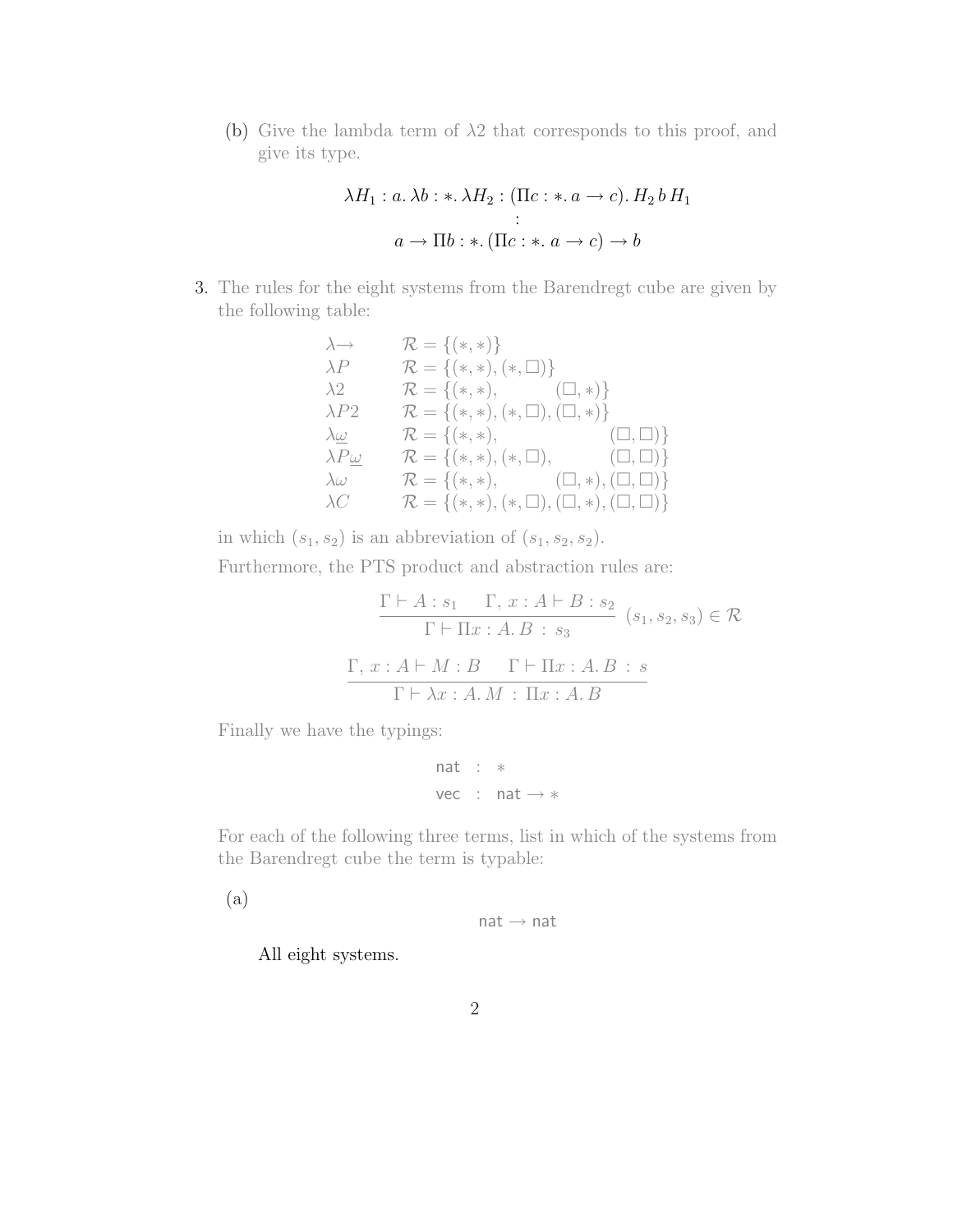(b)

 $\lambda a : * \ldots a \rightarrow a$ 

The systems that extend  $\lambda \omega$ , i.e.:  $\lambda \omega$ ,  $\lambda P \omega$ ,  $\lambda \omega$ ,  $\lambda C$ . The type of this term is  $* \rightarrow *$  and to have that type one needs the rule  $(\square, \square)$ .

(c)

```
\prod n : nat. vec n
```
The systems that extend  $\lambda P$ , i.e.:  $\lambda P$ ,  $\lambda P2$ ,  $\lambda P\underline{\omega}$ ,  $\lambda C$ . This product type itself only needs the rule (∗, ∗), but to type vec one also needs  $(*,\square).$ 

4. (a) Consider the Coq definition

Inductive nat : Set := | O : nat  $| S : nat \rightarrow nat.$ 

Give the *dependent* induction principle **nat\_ind** of this type.

```
nat_ind :
  forall P : nat -> Prop,
    P 0 -> (forall n : nat, P n -> P (S n)) ->
    forall n : nat, P n
```
(b) Give the normal form of the term

nat\_ind  $P c f (S (S 0))$ 

that uses the principle from the previous exercise. In this term the variables P, c, f and n are variables from the context.

nat\_ind P c f (S (S O))  $\rightarrow^*$  f (S O) (f O c)

(c) Give the non-dependent induction principle that corresponds to the induction principle from  $4(a)$ .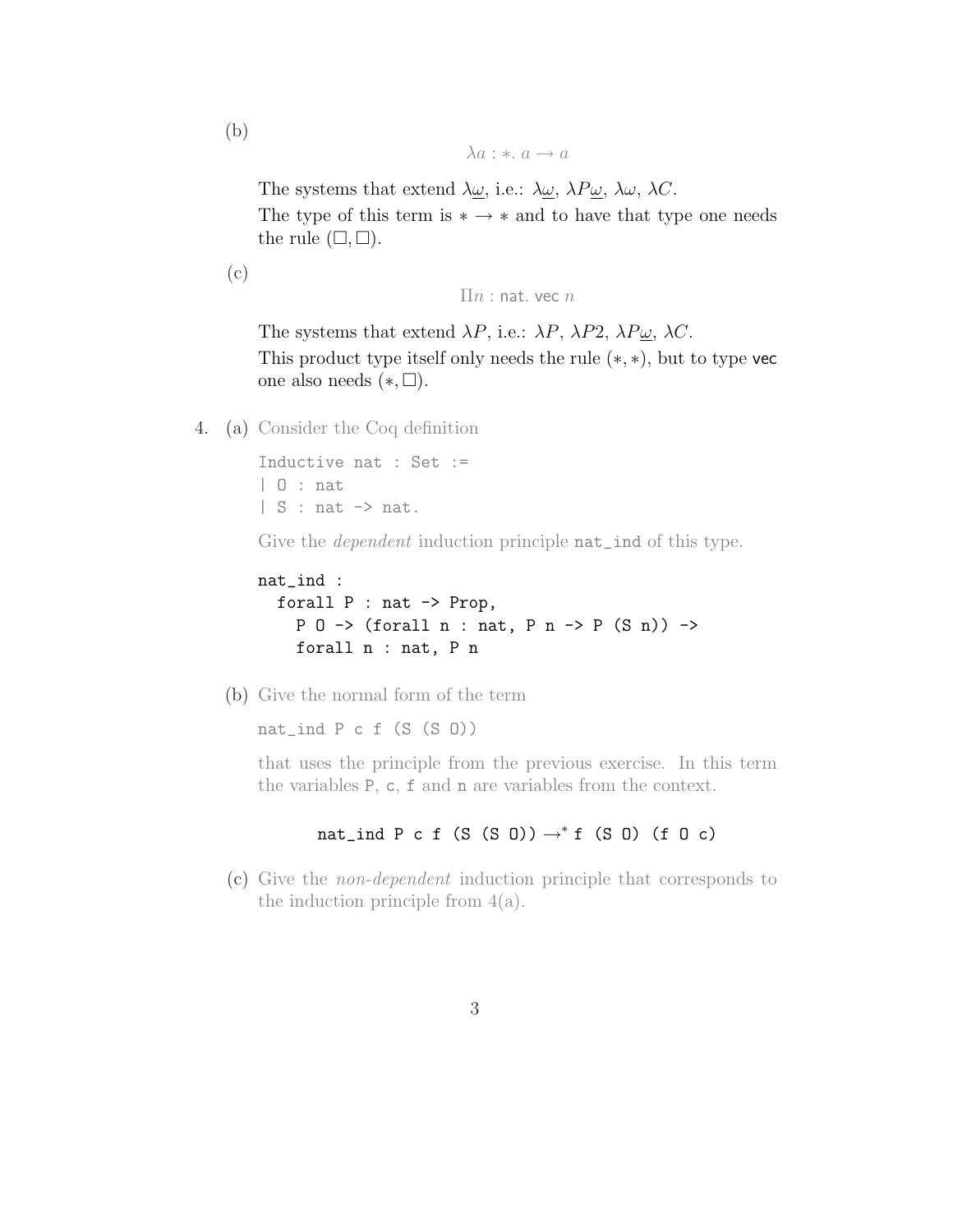```
nat_ind :
   forall P : Prop,
       P \rightarrow (nat \rightarrow P \rightarrow P) \rightarrownat \rightarrow P
```
5. (a) Consider the Coq definition

```
Inductive le (n : nat) : nat \rightarrow Prop :=| le_n : le n n
| le_S : forall m : nat, le n m -> le n (S m).
```
Give the *non-dependent* induction principle  $le$ **le\_ind** of this type. (Hint: first determine the dependent induction principle, and then remove the dependence on the elements of le n m in the predicate.)

The dependent induction principle would have been:

```
le_ind :
  forall (n : nat)
    (P : for all m : nat, le n m \rightarrow Prop),P n (\text{le n n}) \rightarrow(forall (m : nat) (H : len m),
    P m H -> P (S m) (le_S n m H)) ->
  forall (m : nat) (H : le n m), P m H
```
But the induction principle in Coq is non-dependent, and therefore it is:

```
le_ind :
  forall (n : nat) (P : nat \rightarrow Prop),
  P n \rightarrow(forall m : nat, le n m \rightarrow P m \rightarrow P (S m)) \rightarrowforall m : nat, le n m -> P m
```
Note that this very much resembles the dependent induction principle for **nat**, but then for the natural numbers  $\geq n$ .

(b) Prove that  $1 \leq 2$ , i.e., give an inhabitant of

le (S O) (S (S O))

where le is the type from the previous exercise.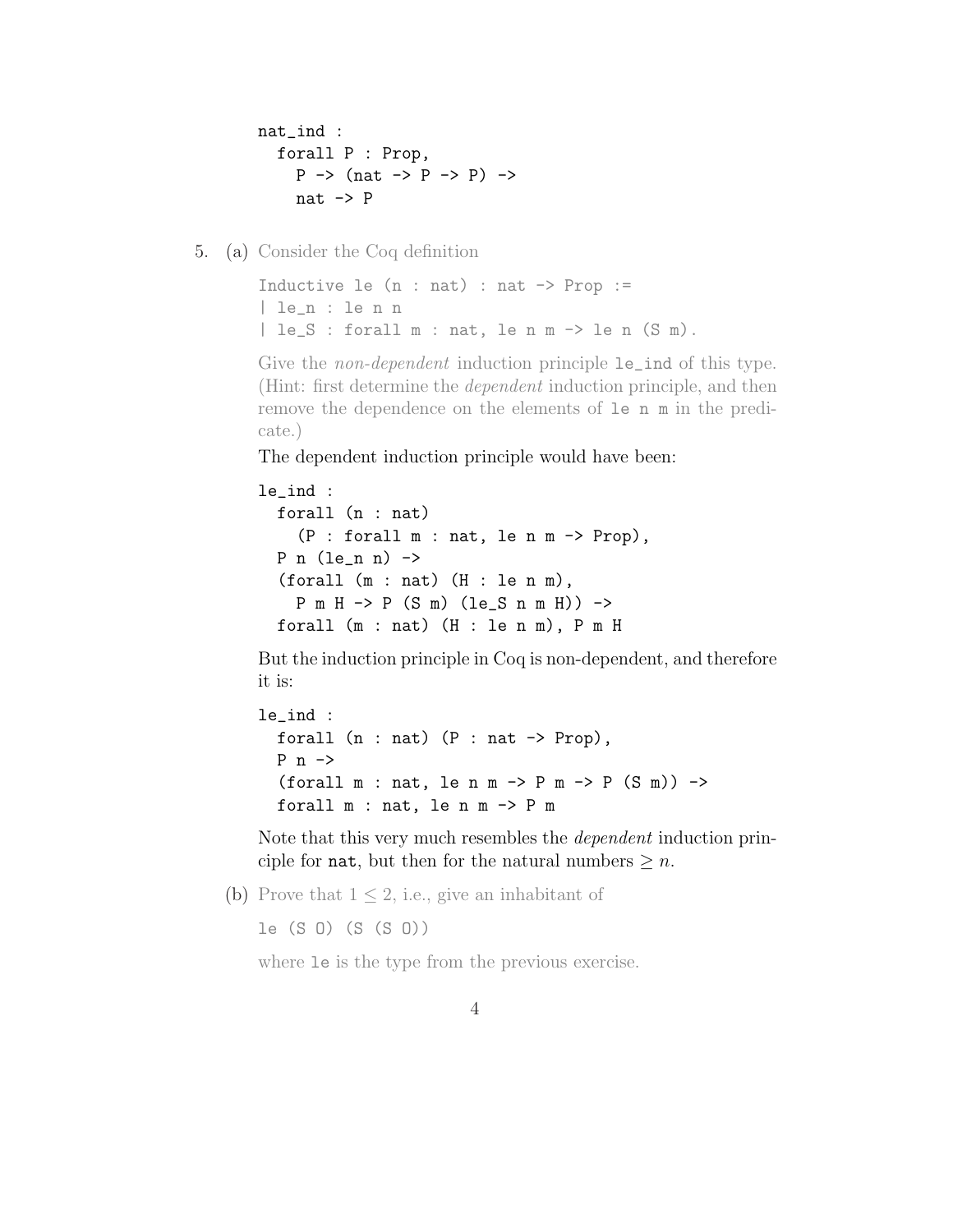## le\_S (S O) (S O) (le\_n (S O))

- 6. Which of the following four inductive definitions are allowed by Coq? For the definitions that are not allowed, explain what requirement is not satisfied.
	- (a) Inductive T1 : Type  $:=$ | b1 : T1  $| c1 : (T1 \rightarrow T1) \rightarrow T1.$

Not allowed: the first T1 in the type of c1 does not occur positively.

- (b) Inductive T2 (A : Type) : Type := | b2 : T2 A  $| c2 : T2 (A \rightarrow A) \rightarrow T2 A.$ Allowed.
- (c) Inductive T3  $(A : Type)$  : Type := | b3 : T3 A  $|$  c3 : T3 A -> T3 (A -> A).

Not allowed: the parameter in the type of c3 has to match the parameter in the definition.

- (d) Inductive T4 : Type := | b4 : T4  $| c4 : (nat \rightarrow T4) \rightarrow T4.$ Allowed.
- 7. We recursively define an operation  $M^*$  on untyped lambda terms:

 $x^* := x$  $(\lambda x.M)^* := \lambda x.M^*$  $((\lambda x.M)N)^* := M^*[x := N^*]$  $(MN)^{*}$  :=  $M^{*}N$ when  $MN$  is not a beta redex

and we inductively define a relation  $M \Rightarrow N$  on untyped lambda terms:

 $x \Rightarrow x$